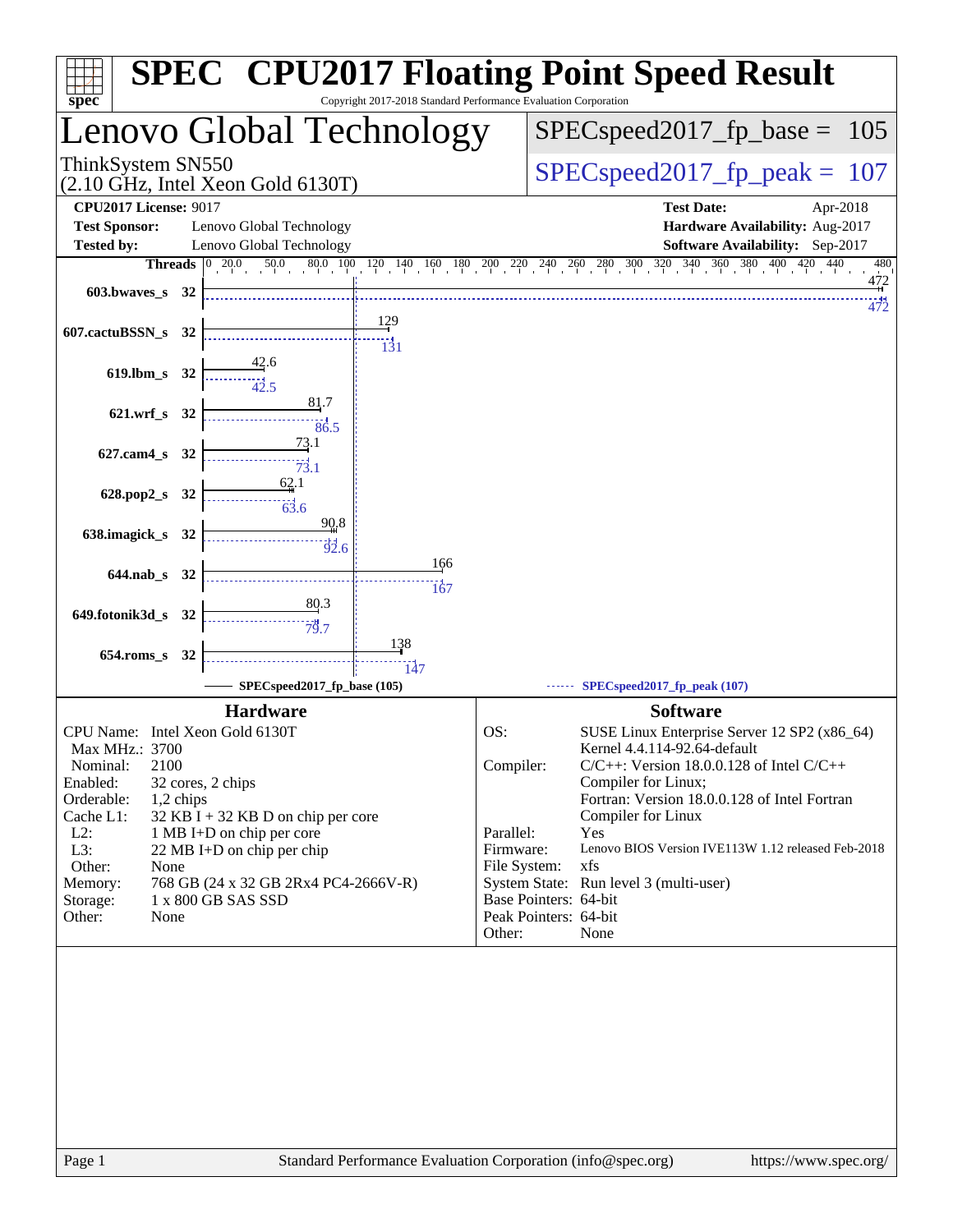

## Lenovo Global Technology

(2.10 GHz, Intel Xeon Gold 6130T)

ThinkSystem SN550  $SPEC speed2017$  fp\_peak = 107

SPECspeed2017 fp base =  $105$ 

**[Test Sponsor:](http://www.spec.org/auto/cpu2017/Docs/result-fields.html#TestSponsor)** Lenovo Global Technology **[Hardware Availability:](http://www.spec.org/auto/cpu2017/Docs/result-fields.html#HardwareAvailability)** Aug-2017 **[Tested by:](http://www.spec.org/auto/cpu2017/Docs/result-fields.html#Testedby)** Lenovo Global Technology **[Software Availability:](http://www.spec.org/auto/cpu2017/Docs/result-fields.html#SoftwareAvailability)** Sep-2017

**[CPU2017 License:](http://www.spec.org/auto/cpu2017/Docs/result-fields.html#CPU2017License)** 9017 **[Test Date:](http://www.spec.org/auto/cpu2017/Docs/result-fields.html#TestDate)** Apr-2018

#### **[Results Table](http://www.spec.org/auto/cpu2017/Docs/result-fields.html#ResultsTable)**

|                                  | <b>Base</b>    |                |       |                |       |                | <b>Peak</b> |                |                |              |                |              |                |              |
|----------------------------------|----------------|----------------|-------|----------------|-------|----------------|-------------|----------------|----------------|--------------|----------------|--------------|----------------|--------------|
| <b>Benchmark</b>                 | <b>Threads</b> | <b>Seconds</b> | Ratio | <b>Seconds</b> | Ratio | <b>Seconds</b> | Ratio       | <b>Threads</b> | <b>Seconds</b> | <b>Ratio</b> | <b>Seconds</b> | <b>Ratio</b> | <b>Seconds</b> | <b>Ratio</b> |
| 603.bwayes s                     | 32             | 125            | 473   | 125            | 472   | 125            | 470         | 32             | 125            | 472          | 124            | 475          | 125            | 472          |
| 607.cactuBSSN s                  | 32             | 130            | 129   | 129            | 129   | 129            | <u>129</u>  | 32             | 126            | 132          | 127            | 131          | 127            | <u>131</u>   |
| $619.1$ bm s                     | 32             | 123            | 42.6  | 123            | 42.6  | 123            | 42.6        | 32             | 124            | 42.3         | 123            | 42.5         | 123            | 42.6         |
| $621.wrf$ s                      | 32             | 162            | 81.4  | 162            | 81.7  | 162            | 81.9        | 32             | 153            | 86.5         | 154            | 85.9         | 153            | 86.5         |
| $627$ .cam $4$ s                 | 32             | 121            | 73.2  | 122            | 72.9  | 121            | 73.1        | 32             | 121            | 73.4         | <u>121</u>     | 73.1         | 121            | 73.1         |
| $628.pop2_s$                     | 32             | 189            | 62.9  | 197            | 60.3  | 191            | 62.1        | 32             | 187            | 63.6         | 188            | 63.3         | 187            | 63.6         |
| 638. imagick_s                   | 32             | 162            | 89.1  | 159            | 90.8  | 156            | 92.8        | 32             | 165            | 87.7         | 156            | 92.6         | 156            | 92.6         |
| $644$ .nab s                     | 32             | 105            | 166   | 105            | 166   | 105            | 166         | 32             | 105            | 166          | 105            | 167          | 105            | <b>167</b>   |
| 649.fotonik3d s                  | 32             | 114            | 80.3  | 114            | 80.1  | 114            | 80.3        | 32             | 117            | 77.6         | 114            | 79.7         | 114            | 80.1         |
| $654$ .roms s                    | 32             | 114            | 139   | 115            | 137   | 114            | <b>138</b>  | 32             | 107            | 148          | 107            | 147          | 107            | 147          |
| $SPECspeed2017$ fp base =<br>105 |                |                |       |                |       |                |             |                |                |              |                |              |                |              |

**[SPECspeed2017\\_fp\\_peak =](http://www.spec.org/auto/cpu2017/Docs/result-fields.html#SPECspeed2017fppeak) 107**

Results appear in the [order in which they were run.](http://www.spec.org/auto/cpu2017/Docs/result-fields.html#RunOrder) Bold underlined text [indicates a median measurement](http://www.spec.org/auto/cpu2017/Docs/result-fields.html#Median).

#### **[Operating System Notes](http://www.spec.org/auto/cpu2017/Docs/result-fields.html#OperatingSystemNotes)**

Stack size set to unlimited using "ulimit -s unlimited"

#### **[General Notes](http://www.spec.org/auto/cpu2017/Docs/result-fields.html#GeneralNotes)**

Environment variables set by runcpu before the start of the run: LD\_LIBRARY\_PATH = "/home/cpu2017.1.0.2.ic18.0/lib/ia32:/home/cpu2017.1.0.2.ic18.0/lib/intel64" LD\_LIBRARY\_PATH = "\$LD\_LIBRARY\_PATH:/home/cpu2017.1.0.2.ic18.0/je5.0.1-32:/home/cpu2017.1.0.2.ic18.0/je5.0.1-64" OMP\_STACKSIZE = "192M"

 Binaries compiled on a system with 1x Intel Core i7-4790 CPU + 32GB RAM memory using Redhat Enterprise Linux 7.4 Transparent Huge Pages enabled by default Prior to runcpu invocation Filesystem page cache synced and cleared with: sync; echo 3> /proc/sys/vm/drop\_caches Yes: The test sponsor attests, as of date of publication, that CVE-2017-5754 (Meltdown) is mitigated in the system as tested and documented. Yes: The test sponsor attests, as of date of publication, that CVE-2017-5753 (Spectre variant 1) is mitigated in the system as tested and documented. Yes: The test sponsor attests, as of date of publication, that CVE-2017-5715 (Spectre variant 2) is mitigated in the system as tested and documented.

#### **[Platform Notes](http://www.spec.org/auto/cpu2017/Docs/result-fields.html#PlatformNotes)**

BIOS configuration: Choose Operating Mode set to Maximum Performance Hyper-Threading set to Disable

**(Continued on next page)**

Page 2 Standard Performance Evaluation Corporation [\(info@spec.org\)](mailto:info@spec.org) <https://www.spec.org/>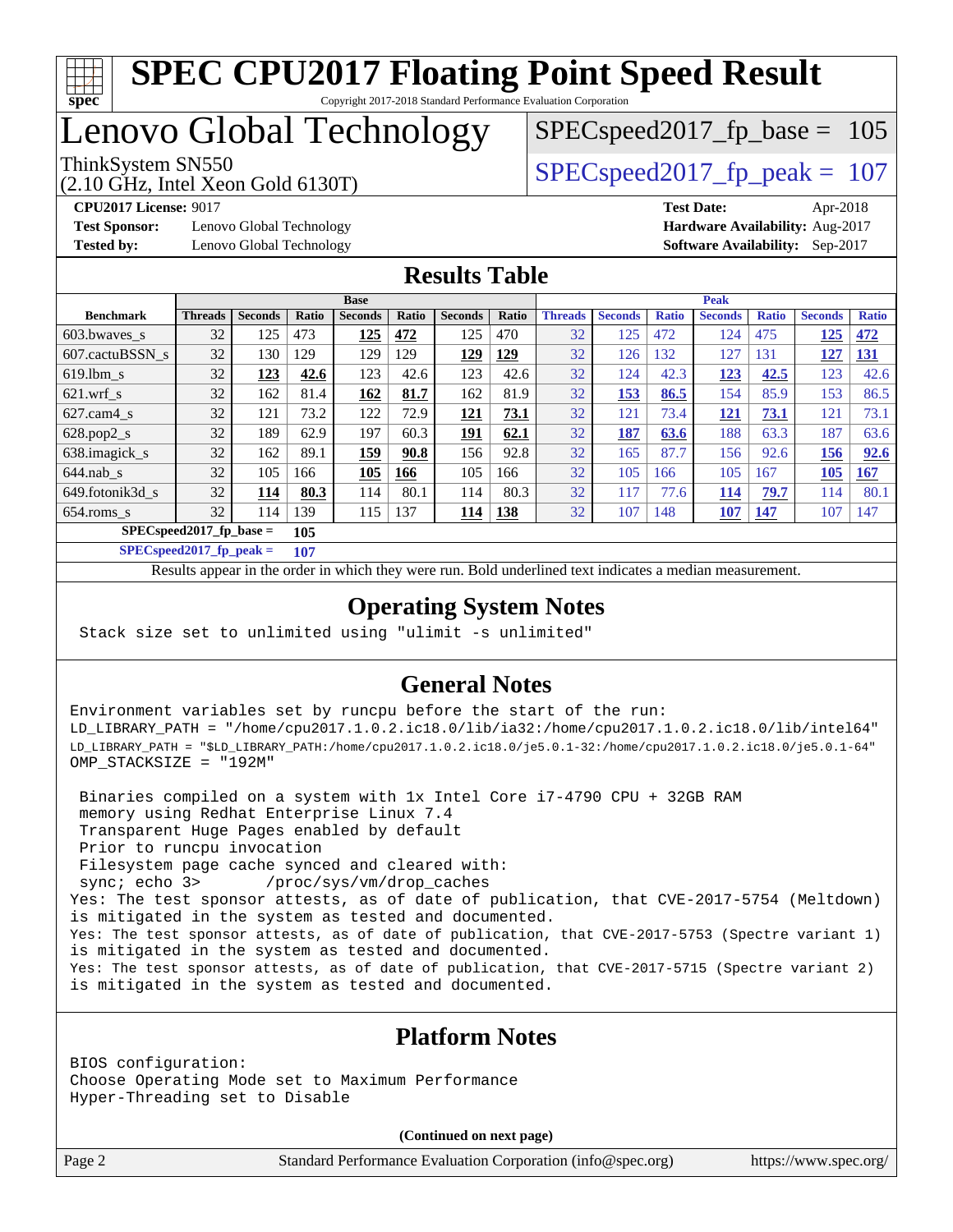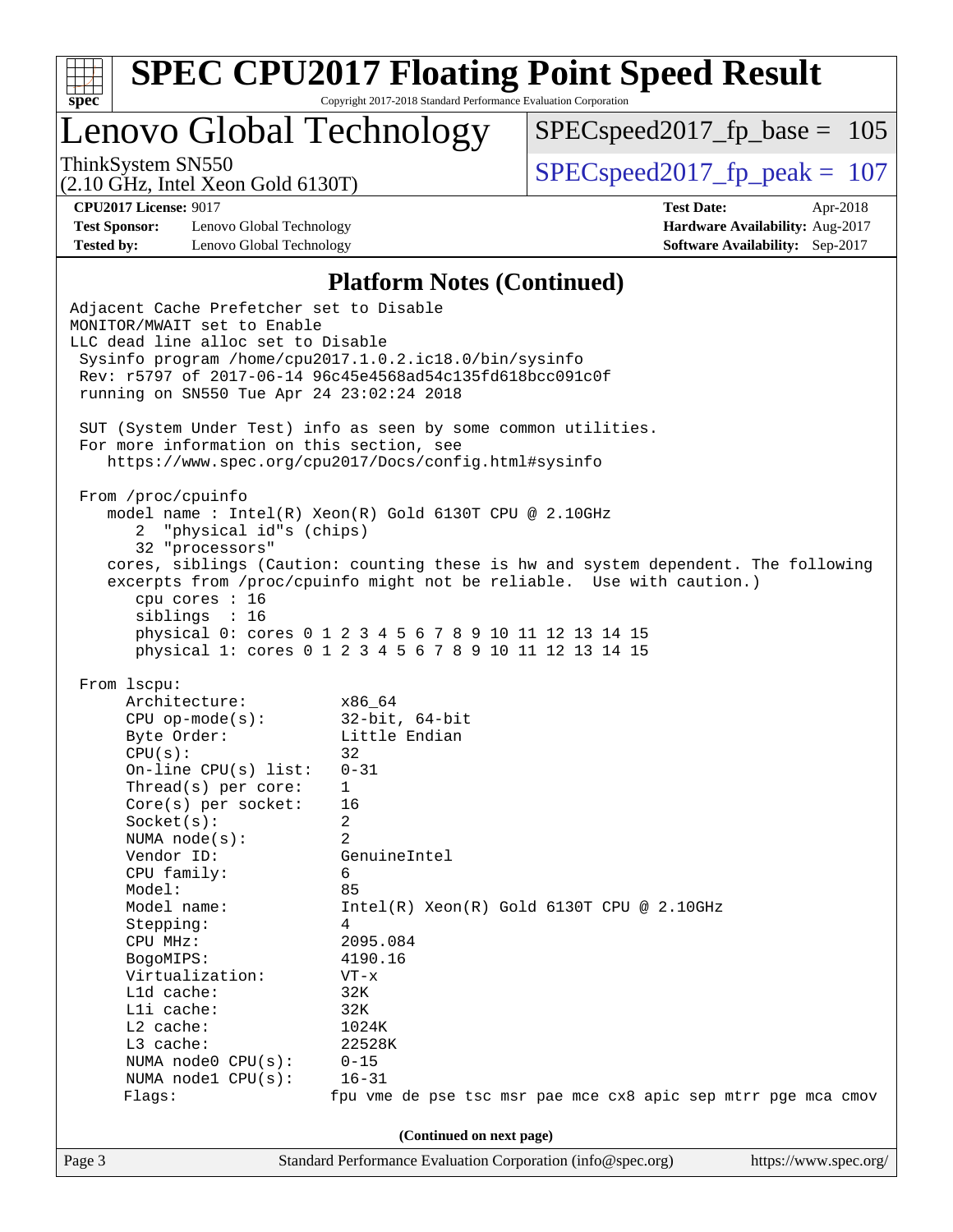| <b>SPEC CPU2017 Floating Point Speed Result</b><br>Copyright 2017-2018 Standard Performance Evaluation Corporation<br>spec <sup>®</sup>                                                                                                                                                                                                                                                                                                                                                                                                                                                                                                                                                                                                         |                                        |  |  |  |  |  |
|-------------------------------------------------------------------------------------------------------------------------------------------------------------------------------------------------------------------------------------------------------------------------------------------------------------------------------------------------------------------------------------------------------------------------------------------------------------------------------------------------------------------------------------------------------------------------------------------------------------------------------------------------------------------------------------------------------------------------------------------------|----------------------------------------|--|--|--|--|--|
| Lenovo Global Technology                                                                                                                                                                                                                                                                                                                                                                                                                                                                                                                                                                                                                                                                                                                        | $SPEC speed2017_f p\_base = 105$       |  |  |  |  |  |
| ThinkSystem SN550<br>$(2.10 \text{ GHz}, \text{Intel Xeon Gold } 6130 \text{T})$                                                                                                                                                                                                                                                                                                                                                                                                                                                                                                                                                                                                                                                                | $SPEC speed2017_fp\_peak = 107$        |  |  |  |  |  |
| <b>CPU2017 License: 9017</b>                                                                                                                                                                                                                                                                                                                                                                                                                                                                                                                                                                                                                                                                                                                    | <b>Test Date:</b><br>Apr-2018          |  |  |  |  |  |
| <b>Test Sponsor:</b><br>Lenovo Global Technology                                                                                                                                                                                                                                                                                                                                                                                                                                                                                                                                                                                                                                                                                                | Hardware Availability: Aug-2017        |  |  |  |  |  |
| <b>Tested by:</b><br>Lenovo Global Technology                                                                                                                                                                                                                                                                                                                                                                                                                                                                                                                                                                                                                                                                                                   | <b>Software Availability:</b> Sep-2017 |  |  |  |  |  |
| <b>Platform Notes (Continued)</b>                                                                                                                                                                                                                                                                                                                                                                                                                                                                                                                                                                                                                                                                                                               |                                        |  |  |  |  |  |
| pat pse36 clflush dts acpi mmx fxsr sse sse2 ss ht tm pbe syscall nx pdpelgb rdtscp<br>lm constant_tsc art arch_perfmon pebs bts rep_good nopl xtopology nonstop_tsc<br>aperfmperf eagerfpu pni pclmulqdq dtes64 monitor ds_cpl vmx smx est tm2 ssse3 sdbg<br>fma cx16 xtpr pdcm pcid dca sse4_1 sse4_2 x2apic movbe popcnt tsc_deadline_timer aes<br>xsave avx f16c rdrand lahf_lm abm 3dnowprefetch ida arat epb invpcid_single pln pts<br>dtherm intel_pt rsb_ctxsw spec_ctrl retpoline kaiser tpr_shadow vnmi flexpriority<br>ept vpid fsgsbase tsc_adjust bmil hle avx2 smep bmi2 erms invpcid rtm cqm mpx<br>avx512f avx512dq rdseed adx smap clflushopt clwb avx512cd avx512bw avx512vl xsaveopt<br>xsavec xgetbvl cqm_llc cqm_occup_llc |                                        |  |  |  |  |  |
| /proc/cpuinfo cache data<br>cache size : $22528$ KB                                                                                                                                                                                                                                                                                                                                                                                                                                                                                                                                                                                                                                                                                             |                                        |  |  |  |  |  |
| From numactl --hardware WARNING: a numactl 'node' might or might not correspond to a<br>physical chip.<br>$available: 2 nodes (0-1)$<br>node 0 cpus: 0 1 2 3 4 5 6 7 8 9 10 11 12 13 14 15<br>node 0 size: 386646 MB<br>node 0 free: 385629 MB<br>node 1 cpus: 16 17 18 19 20 21 22 23 24 25 26 27 28 29 30 31<br>node 1 size: 387040 MB<br>node 1 free: 386106 MB<br>node distances:<br>node<br>0<br>1<br>0:<br>10<br>21<br>1:<br>21<br>10                                                                                                                                                                                                                                                                                                     |                                        |  |  |  |  |  |
| From /proc/meminfo<br>MemTotal:<br>792254828 kB<br>HugePages_Total:<br>0<br>Hugepagesize:<br>2048 kB                                                                                                                                                                                                                                                                                                                                                                                                                                                                                                                                                                                                                                            |                                        |  |  |  |  |  |
| From /etc/*release* /etc/*version*<br>SuSE-release:<br>SUSE Linux Enterprise Server 12 (x86_64)<br>$VERSION = 12$<br>$PATCHLEVEL = 2$<br># This file is deprecated and will be removed in a future service pack or release.<br># Please check /etc/os-release for details about this release.<br>os-release:<br>NAME="SLES"<br>VERSION="12-SP2"<br>VERSION_ID="12.2"<br>PRETTY_NAME="SUSE Linux Enterprise Server 12 SP2"<br>ID="sles"<br>ANSI COLOR="0;32"<br>CPE_NAME="cpe:/o:suse:sles:12:sp2"                                                                                                                                                                                                                                               |                                        |  |  |  |  |  |
| (Continued on next page)                                                                                                                                                                                                                                                                                                                                                                                                                                                                                                                                                                                                                                                                                                                        |                                        |  |  |  |  |  |
| Standard Performance Evaluation Corporation (info@spec.org)<br>Page 4                                                                                                                                                                                                                                                                                                                                                                                                                                                                                                                                                                                                                                                                           | https://www.spec.org/                  |  |  |  |  |  |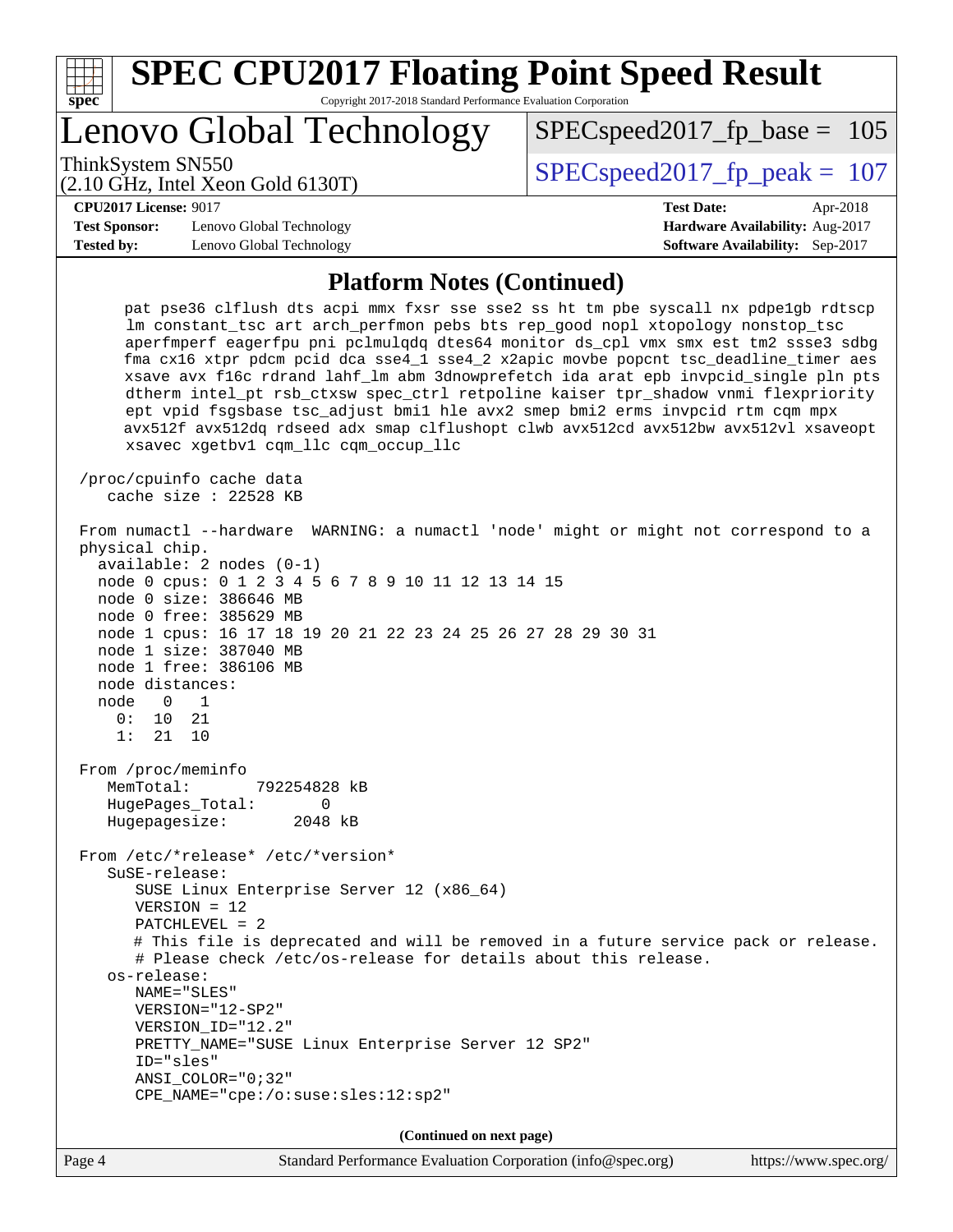

# **[SPEC CPU2017 Floating Point Speed Result](http://www.spec.org/auto/cpu2017/Docs/result-fields.html#SPECCPU2017FloatingPointSpeedResult)**

Copyright 2017-2018 Standard Performance Evaluation Corporation

## Lenovo Global Technology

 $SPEC speed2017_fp\_base = 105$ 

(2.10 GHz, Intel Xeon Gold 6130T)

ThinkSystem SN550<br>  $SPEC speed2017$  fp\_peak = 107

**[Test Sponsor:](http://www.spec.org/auto/cpu2017/Docs/result-fields.html#TestSponsor)** Lenovo Global Technology **[Hardware Availability:](http://www.spec.org/auto/cpu2017/Docs/result-fields.html#HardwareAvailability)** Aug-2017 **[Tested by:](http://www.spec.org/auto/cpu2017/Docs/result-fields.html#Testedby)** Lenovo Global Technology **[Software Availability:](http://www.spec.org/auto/cpu2017/Docs/result-fields.html#SoftwareAvailability)** Sep-2017

**[CPU2017 License:](http://www.spec.org/auto/cpu2017/Docs/result-fields.html#CPU2017License)** 9017 **[Test Date:](http://www.spec.org/auto/cpu2017/Docs/result-fields.html#TestDate)** Apr-2018

#### **[Platform Notes \(Continued\)](http://www.spec.org/auto/cpu2017/Docs/result-fields.html#PlatformNotes)**

uname -a:

 Linux SN550 4.4.114-92.64-default #1 SMP Thu Feb 1 19:18:19 UTC 2018 (c6ce5db) x86\_64 x86\_64 x86\_64 GNU/Linux

run-level 3 Apr 24 17:51

 SPEC is set to: /home/cpu2017.1.0.2.ic18.0 Filesystem Type Size Used Avail Use% Mounted on /dev/sda4 xfs 687G 86G 602G 13% /home

 Additional information from dmidecode follows. WARNING: Use caution when you interpret this section. The 'dmidecode' program reads system data which is "intended to allow hardware to be accurately determined", but the intent may not be met, as there are frequent changes to hardware, firmware, and the "DMTF SMBIOS" standard. BIOS Lenovo -[IVE113W-1.12]- 02/06/2018 Memory:

24x Samsung M393A4K40BB2-CTD 32 GB 2 rank 2666

(End of data from sysinfo program)

#### **[Compiler Version Notes](http://www.spec.org/auto/cpu2017/Docs/result-fields.html#CompilerVersionNotes)**

| CC 619.1bm_s(base) 638.imagick_s(base, peak) 644.nab_s(base, peak)                                                         |  |  |  |  |  |  |
|----------------------------------------------------------------------------------------------------------------------------|--|--|--|--|--|--|
| icc (ICC) 18.0.0 20170811<br>Copyright (C) 1985-2017 Intel Corporation. All rights reserved.                               |  |  |  |  |  |  |
| $CC$ $619.1bm_s(peak)$                                                                                                     |  |  |  |  |  |  |
| icc (ICC) 18.0.0 20170811<br>Copyright (C) 1985-2017 Intel Corporation. All rights reserved.                               |  |  |  |  |  |  |
| FC 607.cactuBSSN s(base)                                                                                                   |  |  |  |  |  |  |
| icpc (ICC) 18.0.0 20170811<br>Copyright (C) 1985-2017 Intel Corporation. All rights reserved.<br>icc (ICC) 18.0.0 20170811 |  |  |  |  |  |  |
| Copyright (C) 1985-2017 Intel Corporation. All rights reserved.<br>ifort (IFORT) 18.0.0 20170811                           |  |  |  |  |  |  |
| Copyright (C) 1985-2017 Intel Corporation. All rights reserved.                                                            |  |  |  |  |  |  |
| (Continued on next page)                                                                                                   |  |  |  |  |  |  |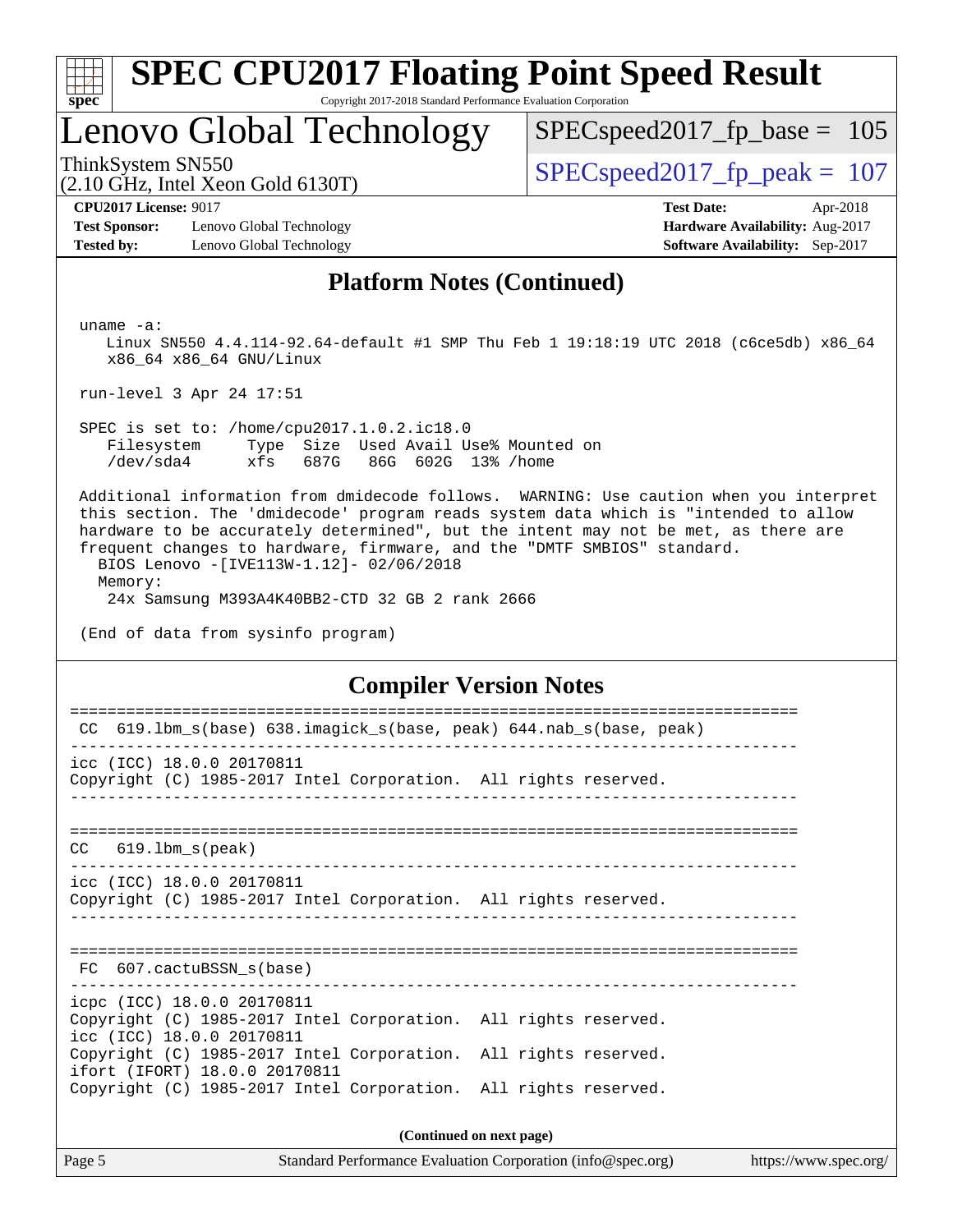|  | spec |  |  |  |  |
|--|------|--|--|--|--|

# **[SPEC CPU2017 Floating Point Speed Result](http://www.spec.org/auto/cpu2017/Docs/result-fields.html#SPECCPU2017FloatingPointSpeedResult)**

Copyright 2017-2018 Standard Performance Evaluation Corporation

## Lenovo Global Technology

 $SPEC speed2017_fp\_base = 105$ 

(2.10 GHz, Intel Xeon Gold 6130T)

ThinkSystem SN550<br>  $(2.10 \text{ GHz. Intel } X_{\text{eon Gold}} 6130 \text{T})$   $\text{SPEC speed2017\_fp\_peak} = 107$ 

**[Test Sponsor:](http://www.spec.org/auto/cpu2017/Docs/result-fields.html#TestSponsor)** Lenovo Global Technology **[Hardware Availability:](http://www.spec.org/auto/cpu2017/Docs/result-fields.html#HardwareAvailability)** Aug-2017 **[Tested by:](http://www.spec.org/auto/cpu2017/Docs/result-fields.html#Testedby)** Lenovo Global Technology **[Software Availability:](http://www.spec.org/auto/cpu2017/Docs/result-fields.html#SoftwareAvailability)** Sep-2017

**[CPU2017 License:](http://www.spec.org/auto/cpu2017/Docs/result-fields.html#CPU2017License)** 9017 **[Test Date:](http://www.spec.org/auto/cpu2017/Docs/result-fields.html#TestDate)** Apr-2018

#### **[Compiler Version Notes \(Continued\)](http://www.spec.org/auto/cpu2017/Docs/result-fields.html#CompilerVersionNotes)**

| 607.cactuBSSN s(peak)<br>FC.                                                                                                                                                |                      |
|-----------------------------------------------------------------------------------------------------------------------------------------------------------------------------|----------------------|
| icpc (ICC) 18.0.0 20170811<br>Copyright (C) 1985-2017 Intel Corporation.<br>icc (ICC) 18.0.0 20170811                                                                       | All rights reserved. |
| Copyright (C) 1985-2017 Intel Corporation.<br>ifort (IFORT) 18.0.0 20170811                                                                                                 | All rights reserved. |
| Copyright (C) 1985-2017 Intel Corporation.                                                                                                                                  | All rights reserved. |
| 603.bwaves_s(base) 649.fotonik3d_s(base) 654.roms_s(base)<br>FC                                                                                                             |                      |
| ifort (IFORT) 18.0.0 20170811<br>Copyright (C) 1985-2017 Intel Corporation. All rights reserved.                                                                            |                      |
| 603.bwaves_s(peak) 649.fotonik3d_s(peak) 654.roms_s(peak)<br>FC.                                                                                                            |                      |
| ifort (IFORT) 18.0.0 20170811<br>Copyright (C) 1985-2017 Intel Corporation. All rights reserved.                                                                            |                      |
| 621.wrf_s(base) 627.cam4_s(base, peak) 628.pop2_s(base)<br>CC                                                                                                               |                      |
| ifort (IFORT) 18.0.0 20170811<br>Copyright (C) 1985-2017 Intel Corporation. All rights reserved.<br>icc (ICC) 18.0.0 20170811                                               |                      |
| Copyright (C) 1985-2017 Intel Corporation. All rights reserved.                                                                                                             |                      |
| 621.wrf_s(peak) 628.pop2_s(peak)<br>CC                                                                                                                                      |                      |
| ifort (IFORT) 18.0.0 20170811<br>Copyright (C) 1985-2017 Intel Corporation. All rights reserved.<br>icc (ICC) 18.0.0 20170811<br>Copyright (C) 1985-2017 Intel Corporation. | All rights reserved. |
|                                                                                                                                                                             |                      |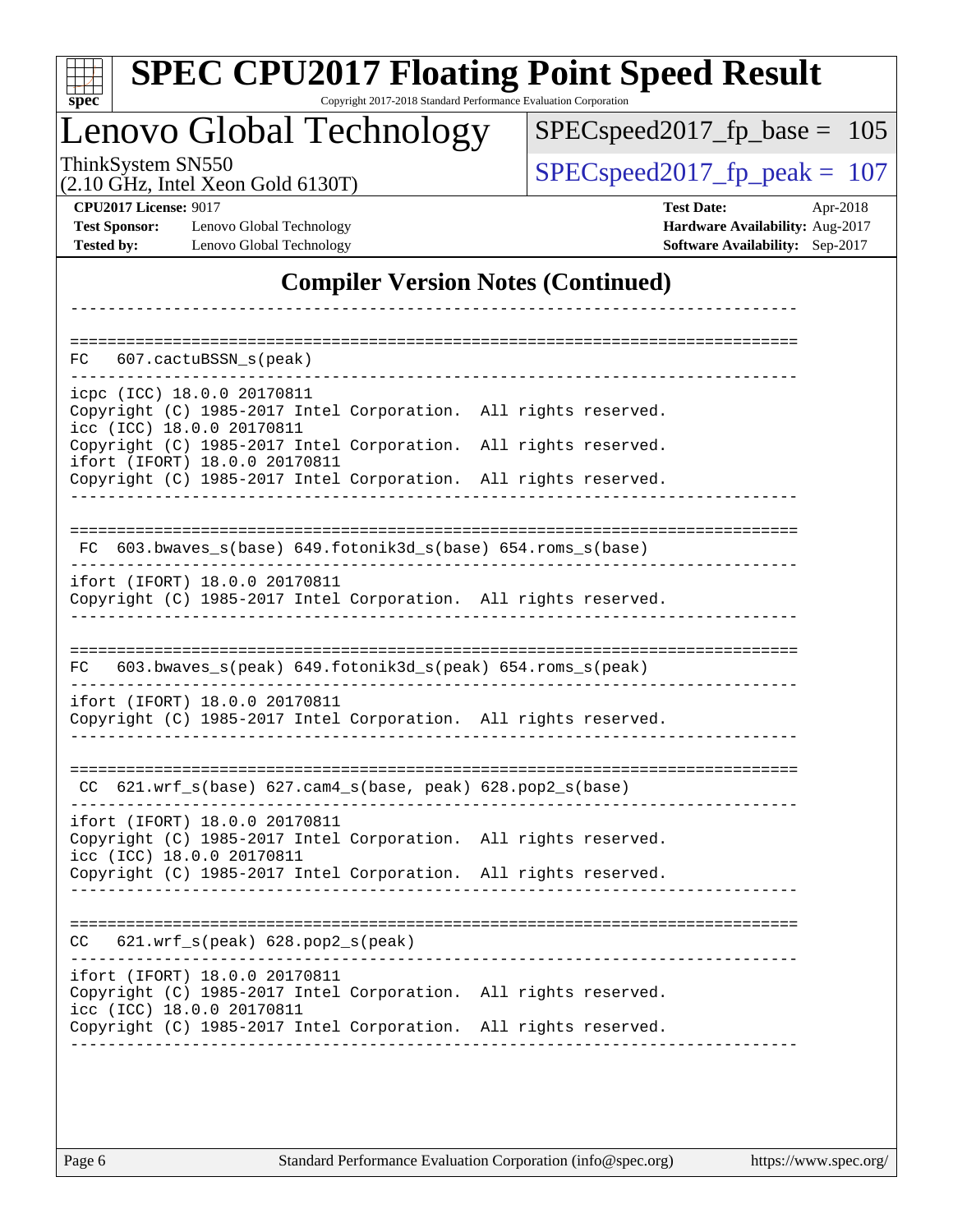

## Lenovo Global Technology

SPECspeed2017 fp base =  $105$ 

(2.10 GHz, Intel Xeon Gold 6130T)

ThinkSystem SN550<br>  $SPEC speed2017$  fp\_peak = 107

**[Test Sponsor:](http://www.spec.org/auto/cpu2017/Docs/result-fields.html#TestSponsor)** Lenovo Global Technology **[Hardware Availability:](http://www.spec.org/auto/cpu2017/Docs/result-fields.html#HardwareAvailability)** Aug-2017 **[Tested by:](http://www.spec.org/auto/cpu2017/Docs/result-fields.html#Testedby)** Lenovo Global Technology **[Software Availability:](http://www.spec.org/auto/cpu2017/Docs/result-fields.html#SoftwareAvailability)** Sep-2017

**[CPU2017 License:](http://www.spec.org/auto/cpu2017/Docs/result-fields.html#CPU2017License)** 9017 **[Test Date:](http://www.spec.org/auto/cpu2017/Docs/result-fields.html#TestDate)** Apr-2018

## **[Base Compiler Invocation](http://www.spec.org/auto/cpu2017/Docs/result-fields.html#BaseCompilerInvocation)**

[C benchmarks](http://www.spec.org/auto/cpu2017/Docs/result-fields.html#Cbenchmarks):

[icc](http://www.spec.org/cpu2017/results/res2018q2/cpu2017-20180511-05448.flags.html#user_CCbase_intel_icc_18.0_66fc1ee009f7361af1fbd72ca7dcefbb700085f36577c54f309893dd4ec40d12360134090235512931783d35fd58c0460139e722d5067c5574d8eaf2b3e37e92)

[Fortran benchmarks](http://www.spec.org/auto/cpu2017/Docs/result-fields.html#Fortranbenchmarks): [ifort](http://www.spec.org/cpu2017/results/res2018q2/cpu2017-20180511-05448.flags.html#user_FCbase_intel_ifort_18.0_8111460550e3ca792625aed983ce982f94888b8b503583aa7ba2b8303487b4d8a21a13e7191a45c5fd58ff318f48f9492884d4413fa793fd88dd292cad7027ca)

[Benchmarks using both Fortran and C](http://www.spec.org/auto/cpu2017/Docs/result-fields.html#BenchmarksusingbothFortranandC): [ifort](http://www.spec.org/cpu2017/results/res2018q2/cpu2017-20180511-05448.flags.html#user_CC_FCbase_intel_ifort_18.0_8111460550e3ca792625aed983ce982f94888b8b503583aa7ba2b8303487b4d8a21a13e7191a45c5fd58ff318f48f9492884d4413fa793fd88dd292cad7027ca) [icc](http://www.spec.org/cpu2017/results/res2018q2/cpu2017-20180511-05448.flags.html#user_CC_FCbase_intel_icc_18.0_66fc1ee009f7361af1fbd72ca7dcefbb700085f36577c54f309893dd4ec40d12360134090235512931783d35fd58c0460139e722d5067c5574d8eaf2b3e37e92)

[Benchmarks using Fortran, C, and C++:](http://www.spec.org/auto/cpu2017/Docs/result-fields.html#BenchmarksusingFortranCandCXX) [icpc](http://www.spec.org/cpu2017/results/res2018q2/cpu2017-20180511-05448.flags.html#user_CC_CXX_FCbase_intel_icpc_18.0_c510b6838c7f56d33e37e94d029a35b4a7bccf4766a728ee175e80a419847e808290a9b78be685c44ab727ea267ec2f070ec5dc83b407c0218cded6866a35d07) [icc](http://www.spec.org/cpu2017/results/res2018q2/cpu2017-20180511-05448.flags.html#user_CC_CXX_FCbase_intel_icc_18.0_66fc1ee009f7361af1fbd72ca7dcefbb700085f36577c54f309893dd4ec40d12360134090235512931783d35fd58c0460139e722d5067c5574d8eaf2b3e37e92) [ifort](http://www.spec.org/cpu2017/results/res2018q2/cpu2017-20180511-05448.flags.html#user_CC_CXX_FCbase_intel_ifort_18.0_8111460550e3ca792625aed983ce982f94888b8b503583aa7ba2b8303487b4d8a21a13e7191a45c5fd58ff318f48f9492884d4413fa793fd88dd292cad7027ca)

## **[Base Portability Flags](http://www.spec.org/auto/cpu2017/Docs/result-fields.html#BasePortabilityFlags)**

 603.bwaves\_s: [-DSPEC\\_LP64](http://www.spec.org/cpu2017/results/res2018q2/cpu2017-20180511-05448.flags.html#suite_basePORTABILITY603_bwaves_s_DSPEC_LP64) 607.cactuBSSN\_s: [-DSPEC\\_LP64](http://www.spec.org/cpu2017/results/res2018q2/cpu2017-20180511-05448.flags.html#suite_basePORTABILITY607_cactuBSSN_s_DSPEC_LP64) 619.lbm\_s: [-DSPEC\\_LP64](http://www.spec.org/cpu2017/results/res2018q2/cpu2017-20180511-05448.flags.html#suite_basePORTABILITY619_lbm_s_DSPEC_LP64) 621.wrf\_s: [-DSPEC\\_LP64](http://www.spec.org/cpu2017/results/res2018q2/cpu2017-20180511-05448.flags.html#suite_basePORTABILITY621_wrf_s_DSPEC_LP64) [-DSPEC\\_CASE\\_FLAG](http://www.spec.org/cpu2017/results/res2018q2/cpu2017-20180511-05448.flags.html#b621.wrf_s_baseCPORTABILITY_DSPEC_CASE_FLAG) [-convert big\\_endian](http://www.spec.org/cpu2017/results/res2018q2/cpu2017-20180511-05448.flags.html#user_baseFPORTABILITY621_wrf_s_convert_big_endian_c3194028bc08c63ac5d04de18c48ce6d347e4e562e8892b8bdbdc0214820426deb8554edfa529a3fb25a586e65a3d812c835984020483e7e73212c4d31a38223) 627.cam4\_s: [-DSPEC\\_LP64](http://www.spec.org/cpu2017/results/res2018q2/cpu2017-20180511-05448.flags.html#suite_basePORTABILITY627_cam4_s_DSPEC_LP64) [-DSPEC\\_CASE\\_FLAG](http://www.spec.org/cpu2017/results/res2018q2/cpu2017-20180511-05448.flags.html#b627.cam4_s_baseCPORTABILITY_DSPEC_CASE_FLAG) 628.pop2\_s: [-DSPEC\\_LP64](http://www.spec.org/cpu2017/results/res2018q2/cpu2017-20180511-05448.flags.html#suite_basePORTABILITY628_pop2_s_DSPEC_LP64) [-DSPEC\\_CASE\\_FLAG](http://www.spec.org/cpu2017/results/res2018q2/cpu2017-20180511-05448.flags.html#b628.pop2_s_baseCPORTABILITY_DSPEC_CASE_FLAG) [-convert big\\_endian](http://www.spec.org/cpu2017/results/res2018q2/cpu2017-20180511-05448.flags.html#user_baseFPORTABILITY628_pop2_s_convert_big_endian_c3194028bc08c63ac5d04de18c48ce6d347e4e562e8892b8bdbdc0214820426deb8554edfa529a3fb25a586e65a3d812c835984020483e7e73212c4d31a38223) [-assume byterecl](http://www.spec.org/cpu2017/results/res2018q2/cpu2017-20180511-05448.flags.html#user_baseFPORTABILITY628_pop2_s_assume_byterecl_7e47d18b9513cf18525430bbf0f2177aa9bf368bc7a059c09b2c06a34b53bd3447c950d3f8d6c70e3faf3a05c8557d66a5798b567902e8849adc142926523472) 638.imagick\_s: [-DSPEC\\_LP64](http://www.spec.org/cpu2017/results/res2018q2/cpu2017-20180511-05448.flags.html#suite_basePORTABILITY638_imagick_s_DSPEC_LP64) 644.nab\_s: [-DSPEC\\_LP64](http://www.spec.org/cpu2017/results/res2018q2/cpu2017-20180511-05448.flags.html#suite_basePORTABILITY644_nab_s_DSPEC_LP64) 649.fotonik3d\_s: [-DSPEC\\_LP64](http://www.spec.org/cpu2017/results/res2018q2/cpu2017-20180511-05448.flags.html#suite_basePORTABILITY649_fotonik3d_s_DSPEC_LP64) 654.roms\_s: [-DSPEC\\_LP64](http://www.spec.org/cpu2017/results/res2018q2/cpu2017-20180511-05448.flags.html#suite_basePORTABILITY654_roms_s_DSPEC_LP64)

## **[Base Optimization Flags](http://www.spec.org/auto/cpu2017/Docs/result-fields.html#BaseOptimizationFlags)**

[C benchmarks](http://www.spec.org/auto/cpu2017/Docs/result-fields.html#Cbenchmarks):

[-xCORE-AVX2](http://www.spec.org/cpu2017/results/res2018q2/cpu2017-20180511-05448.flags.html#user_CCbase_f-xCORE-AVX2) [-ipo](http://www.spec.org/cpu2017/results/res2018q2/cpu2017-20180511-05448.flags.html#user_CCbase_f-ipo) [-O3](http://www.spec.org/cpu2017/results/res2018q2/cpu2017-20180511-05448.flags.html#user_CCbase_f-O3) [-no-prec-div](http://www.spec.org/cpu2017/results/res2018q2/cpu2017-20180511-05448.flags.html#user_CCbase_f-no-prec-div) [-qopt-prefetch](http://www.spec.org/cpu2017/results/res2018q2/cpu2017-20180511-05448.flags.html#user_CCbase_f-qopt-prefetch) [-ffinite-math-only](http://www.spec.org/cpu2017/results/res2018q2/cpu2017-20180511-05448.flags.html#user_CCbase_f_finite_math_only_cb91587bd2077682c4b38af759c288ed7c732db004271a9512da14a4f8007909a5f1427ecbf1a0fb78ff2a814402c6114ac565ca162485bbcae155b5e4258871) [-qopt-mem-layout-trans=3](http://www.spec.org/cpu2017/results/res2018q2/cpu2017-20180511-05448.flags.html#user_CCbase_f-qopt-mem-layout-trans_de80db37974c74b1f0e20d883f0b675c88c3b01e9d123adea9b28688d64333345fb62bc4a798493513fdb68f60282f9a726aa07f478b2f7113531aecce732043) [-qopenmp](http://www.spec.org/cpu2017/results/res2018q2/cpu2017-20180511-05448.flags.html#user_CCbase_qopenmp_16be0c44f24f464004c6784a7acb94aca937f053568ce72f94b139a11c7c168634a55f6653758ddd83bcf7b8463e8028bb0b48b77bcddc6b78d5d95bb1df2967) [-DSPEC\\_OPENMP](http://www.spec.org/cpu2017/results/res2018q2/cpu2017-20180511-05448.flags.html#suite_CCbase_DSPEC_OPENMP)

[Fortran benchmarks](http://www.spec.org/auto/cpu2017/Docs/result-fields.html#Fortranbenchmarks):

-DSPEC OPENMP [-xCORE-AVX2](http://www.spec.org/cpu2017/results/res2018q2/cpu2017-20180511-05448.flags.html#user_FCbase_f-xCORE-AVX2) [-ipo](http://www.spec.org/cpu2017/results/res2018q2/cpu2017-20180511-05448.flags.html#user_FCbase_f-ipo) [-O3](http://www.spec.org/cpu2017/results/res2018q2/cpu2017-20180511-05448.flags.html#user_FCbase_f-O3) [-no-prec-div](http://www.spec.org/cpu2017/results/res2018q2/cpu2017-20180511-05448.flags.html#user_FCbase_f-no-prec-div) [-qopt-prefetch](http://www.spec.org/cpu2017/results/res2018q2/cpu2017-20180511-05448.flags.html#user_FCbase_f-qopt-prefetch) [-ffinite-math-only](http://www.spec.org/cpu2017/results/res2018q2/cpu2017-20180511-05448.flags.html#user_FCbase_f_finite_math_only_cb91587bd2077682c4b38af759c288ed7c732db004271a9512da14a4f8007909a5f1427ecbf1a0fb78ff2a814402c6114ac565ca162485bbcae155b5e4258871) [-qopt-mem-layout-trans=3](http://www.spec.org/cpu2017/results/res2018q2/cpu2017-20180511-05448.flags.html#user_FCbase_f-qopt-mem-layout-trans_de80db37974c74b1f0e20d883f0b675c88c3b01e9d123adea9b28688d64333345fb62bc4a798493513fdb68f60282f9a726aa07f478b2f7113531aecce732043) [-qopenmp](http://www.spec.org/cpu2017/results/res2018q2/cpu2017-20180511-05448.flags.html#user_FCbase_qopenmp_16be0c44f24f464004c6784a7acb94aca937f053568ce72f94b139a11c7c168634a55f6653758ddd83bcf7b8463e8028bb0b48b77bcddc6b78d5d95bb1df2967) [-nostandard-realloc-lhs](http://www.spec.org/cpu2017/results/res2018q2/cpu2017-20180511-05448.flags.html#user_FCbase_f_2003_std_realloc_82b4557e90729c0f113870c07e44d33d6f5a304b4f63d4c15d2d0f1fab99f5daaed73bdb9275d9ae411527f28b936061aa8b9c8f2d63842963b95c9dd6426b8a) [-align array32byte](http://www.spec.org/cpu2017/results/res2018q2/cpu2017-20180511-05448.flags.html#user_FCbase_align_array32byte_b982fe038af199962ba9a80c053b8342c548c85b40b8e86eb3cc33dee0d7986a4af373ac2d51c3f7cf710a18d62fdce2948f201cd044323541f22fc0fffc51b6)

[Benchmarks using both Fortran and C](http://www.spec.org/auto/cpu2017/Docs/result-fields.html#BenchmarksusingbothFortranandC):

```
-xCORE-AVX2 -ipo -O3 -no-prec-div -qopt-prefetch -ffinite-math-only
-qopt-mem-layout-trans=3 -qopenmp -DSPEC_OPENMP
-nostandard-realloc-lhs -align array32byte
```
**(Continued on next page)**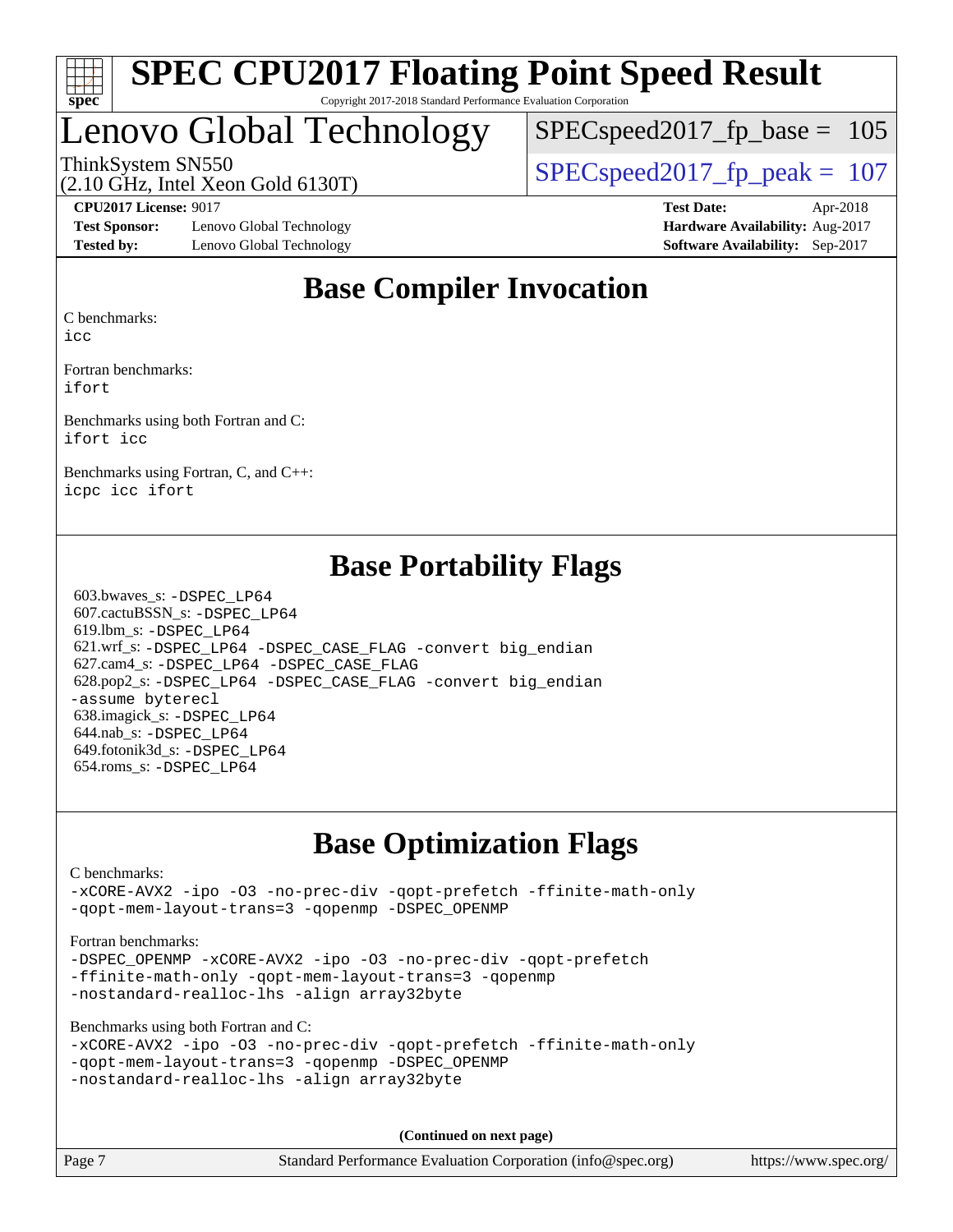

## Lenovo Global Technology

 $SPEC speed2017_fp\_base = 105$ 

(2.10 GHz, Intel Xeon Gold 6130T)

ThinkSystem SN550<br>  $SPEC speed2017$  fp\_peak = 107

**[Test Sponsor:](http://www.spec.org/auto/cpu2017/Docs/result-fields.html#TestSponsor)** Lenovo Global Technology **[Hardware Availability:](http://www.spec.org/auto/cpu2017/Docs/result-fields.html#HardwareAvailability)** Aug-2017 **[Tested by:](http://www.spec.org/auto/cpu2017/Docs/result-fields.html#Testedby)** Lenovo Global Technology **[Software Availability:](http://www.spec.org/auto/cpu2017/Docs/result-fields.html#SoftwareAvailability)** Sep-2017

**[CPU2017 License:](http://www.spec.org/auto/cpu2017/Docs/result-fields.html#CPU2017License)** 9017 **[Test Date:](http://www.spec.org/auto/cpu2017/Docs/result-fields.html#TestDate)** Apr-2018

## **[Base Optimization Flags \(Continued\)](http://www.spec.org/auto/cpu2017/Docs/result-fields.html#BaseOptimizationFlags)**

[Benchmarks using Fortran, C, and C++:](http://www.spec.org/auto/cpu2017/Docs/result-fields.html#BenchmarksusingFortranCandCXX)

[-xCORE-AVX2](http://www.spec.org/cpu2017/results/res2018q2/cpu2017-20180511-05448.flags.html#user_CC_CXX_FCbase_f-xCORE-AVX2) [-ipo](http://www.spec.org/cpu2017/results/res2018q2/cpu2017-20180511-05448.flags.html#user_CC_CXX_FCbase_f-ipo) [-O3](http://www.spec.org/cpu2017/results/res2018q2/cpu2017-20180511-05448.flags.html#user_CC_CXX_FCbase_f-O3) [-no-prec-div](http://www.spec.org/cpu2017/results/res2018q2/cpu2017-20180511-05448.flags.html#user_CC_CXX_FCbase_f-no-prec-div) [-qopt-prefetch](http://www.spec.org/cpu2017/results/res2018q2/cpu2017-20180511-05448.flags.html#user_CC_CXX_FCbase_f-qopt-prefetch) [-ffinite-math-only](http://www.spec.org/cpu2017/results/res2018q2/cpu2017-20180511-05448.flags.html#user_CC_CXX_FCbase_f_finite_math_only_cb91587bd2077682c4b38af759c288ed7c732db004271a9512da14a4f8007909a5f1427ecbf1a0fb78ff2a814402c6114ac565ca162485bbcae155b5e4258871) [-qopt-mem-layout-trans=3](http://www.spec.org/cpu2017/results/res2018q2/cpu2017-20180511-05448.flags.html#user_CC_CXX_FCbase_f-qopt-mem-layout-trans_de80db37974c74b1f0e20d883f0b675c88c3b01e9d123adea9b28688d64333345fb62bc4a798493513fdb68f60282f9a726aa07f478b2f7113531aecce732043) [-qopenmp](http://www.spec.org/cpu2017/results/res2018q2/cpu2017-20180511-05448.flags.html#user_CC_CXX_FCbase_qopenmp_16be0c44f24f464004c6784a7acb94aca937f053568ce72f94b139a11c7c168634a55f6653758ddd83bcf7b8463e8028bb0b48b77bcddc6b78d5d95bb1df2967) [-DSPEC\\_OPENMP](http://www.spec.org/cpu2017/results/res2018q2/cpu2017-20180511-05448.flags.html#suite_CC_CXX_FCbase_DSPEC_OPENMP) [-nostandard-realloc-lhs](http://www.spec.org/cpu2017/results/res2018q2/cpu2017-20180511-05448.flags.html#user_CC_CXX_FCbase_f_2003_std_realloc_82b4557e90729c0f113870c07e44d33d6f5a304b4f63d4c15d2d0f1fab99f5daaed73bdb9275d9ae411527f28b936061aa8b9c8f2d63842963b95c9dd6426b8a) [-align array32byte](http://www.spec.org/cpu2017/results/res2018q2/cpu2017-20180511-05448.flags.html#user_CC_CXX_FCbase_align_array32byte_b982fe038af199962ba9a80c053b8342c548c85b40b8e86eb3cc33dee0d7986a4af373ac2d51c3f7cf710a18d62fdce2948f201cd044323541f22fc0fffc51b6)

## **[Base Other Flags](http://www.spec.org/auto/cpu2017/Docs/result-fields.html#BaseOtherFlags)**

[C benchmarks](http://www.spec.org/auto/cpu2017/Docs/result-fields.html#Cbenchmarks):  $-m64 - std= c11$  $-m64 - std= c11$ 

[Fortran benchmarks](http://www.spec.org/auto/cpu2017/Docs/result-fields.html#Fortranbenchmarks): [-m64](http://www.spec.org/cpu2017/results/res2018q2/cpu2017-20180511-05448.flags.html#user_FCbase_intel_intel64_18.0_af43caccfc8ded86e7699f2159af6efc7655f51387b94da716254467f3c01020a5059329e2569e4053f409e7c9202a7efc638f7a6d1ffb3f52dea4a3e31d82ab)

[Benchmarks using both Fortran and C](http://www.spec.org/auto/cpu2017/Docs/result-fields.html#BenchmarksusingbothFortranandC):  $-m64$   $-std=cl1$ 

[Benchmarks using Fortran, C, and C++:](http://www.spec.org/auto/cpu2017/Docs/result-fields.html#BenchmarksusingFortranCandCXX)  $-m64$   $-std=cl1$ 

#### **[Peak Compiler Invocation](http://www.spec.org/auto/cpu2017/Docs/result-fields.html#PeakCompilerInvocation)**

[C benchmarks](http://www.spec.org/auto/cpu2017/Docs/result-fields.html#Cbenchmarks): [icc](http://www.spec.org/cpu2017/results/res2018q2/cpu2017-20180511-05448.flags.html#user_CCpeak_intel_icc_18.0_66fc1ee009f7361af1fbd72ca7dcefbb700085f36577c54f309893dd4ec40d12360134090235512931783d35fd58c0460139e722d5067c5574d8eaf2b3e37e92)

[Fortran benchmarks](http://www.spec.org/auto/cpu2017/Docs/result-fields.html#Fortranbenchmarks): [ifort](http://www.spec.org/cpu2017/results/res2018q2/cpu2017-20180511-05448.flags.html#user_FCpeak_intel_ifort_18.0_8111460550e3ca792625aed983ce982f94888b8b503583aa7ba2b8303487b4d8a21a13e7191a45c5fd58ff318f48f9492884d4413fa793fd88dd292cad7027ca)

[Benchmarks using both Fortran and C](http://www.spec.org/auto/cpu2017/Docs/result-fields.html#BenchmarksusingbothFortranandC): [ifort](http://www.spec.org/cpu2017/results/res2018q2/cpu2017-20180511-05448.flags.html#user_CC_FCpeak_intel_ifort_18.0_8111460550e3ca792625aed983ce982f94888b8b503583aa7ba2b8303487b4d8a21a13e7191a45c5fd58ff318f48f9492884d4413fa793fd88dd292cad7027ca) [icc](http://www.spec.org/cpu2017/results/res2018q2/cpu2017-20180511-05448.flags.html#user_CC_FCpeak_intel_icc_18.0_66fc1ee009f7361af1fbd72ca7dcefbb700085f36577c54f309893dd4ec40d12360134090235512931783d35fd58c0460139e722d5067c5574d8eaf2b3e37e92)

[Benchmarks using Fortran, C, and C++:](http://www.spec.org/auto/cpu2017/Docs/result-fields.html#BenchmarksusingFortranCandCXX) [icpc](http://www.spec.org/cpu2017/results/res2018q2/cpu2017-20180511-05448.flags.html#user_CC_CXX_FCpeak_intel_icpc_18.0_c510b6838c7f56d33e37e94d029a35b4a7bccf4766a728ee175e80a419847e808290a9b78be685c44ab727ea267ec2f070ec5dc83b407c0218cded6866a35d07) [icc](http://www.spec.org/cpu2017/results/res2018q2/cpu2017-20180511-05448.flags.html#user_CC_CXX_FCpeak_intel_icc_18.0_66fc1ee009f7361af1fbd72ca7dcefbb700085f36577c54f309893dd4ec40d12360134090235512931783d35fd58c0460139e722d5067c5574d8eaf2b3e37e92) [ifort](http://www.spec.org/cpu2017/results/res2018q2/cpu2017-20180511-05448.flags.html#user_CC_CXX_FCpeak_intel_ifort_18.0_8111460550e3ca792625aed983ce982f94888b8b503583aa7ba2b8303487b4d8a21a13e7191a45c5fd58ff318f48f9492884d4413fa793fd88dd292cad7027ca)

## **[Peak Portability Flags](http://www.spec.org/auto/cpu2017/Docs/result-fields.html#PeakPortabilityFlags)**

Same as Base Portability Flags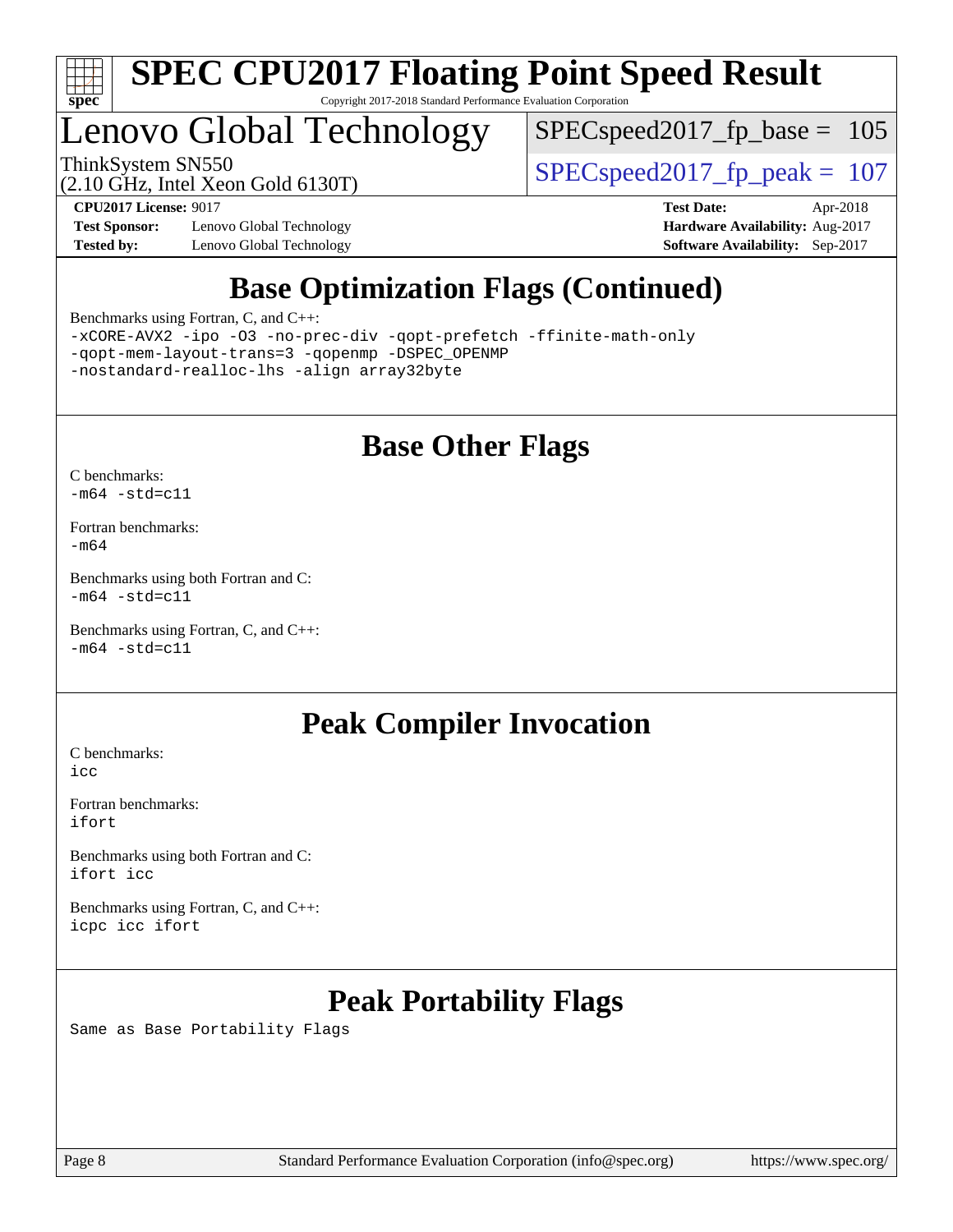

## Lenovo Global Technology

SPECspeed2017 fp base =  $105$ 

(2.10 GHz, Intel Xeon Gold 6130T)

ThinkSystem SN550<br>  $SPEC speed2017$  fp\_peak = 107

**[Test Sponsor:](http://www.spec.org/auto/cpu2017/Docs/result-fields.html#TestSponsor)** Lenovo Global Technology **[Hardware Availability:](http://www.spec.org/auto/cpu2017/Docs/result-fields.html#HardwareAvailability)** Aug-2017 **[Tested by:](http://www.spec.org/auto/cpu2017/Docs/result-fields.html#Testedby)** Lenovo Global Technology **[Software Availability:](http://www.spec.org/auto/cpu2017/Docs/result-fields.html#SoftwareAvailability)** Sep-2017

**[CPU2017 License:](http://www.spec.org/auto/cpu2017/Docs/result-fields.html#CPU2017License)** 9017 **[Test Date:](http://www.spec.org/auto/cpu2017/Docs/result-fields.html#TestDate)** Apr-2018

## **[Peak Optimization Flags](http://www.spec.org/auto/cpu2017/Docs/result-fields.html#PeakOptimizationFlags)**

[C benchmarks](http://www.spec.org/auto/cpu2017/Docs/result-fields.html#Cbenchmarks):

 619.lbm\_s: [-prof-gen](http://www.spec.org/cpu2017/results/res2018q2/cpu2017-20180511-05448.flags.html#user_peakPASS1_CFLAGSPASS1_LDFLAGS619_lbm_s_prof_gen_5aa4926d6013ddb2a31985c654b3eb18169fc0c6952a63635c234f711e6e63dd76e94ad52365559451ec499a2cdb89e4dc58ba4c67ef54ca681ffbe1461d6b36)(pass 1) [-prof-use](http://www.spec.org/cpu2017/results/res2018q2/cpu2017-20180511-05448.flags.html#user_peakPASS2_CFLAGSPASS2_LDFLAGS619_lbm_s_prof_use_1a21ceae95f36a2b53c25747139a6c16ca95bd9def2a207b4f0849963b97e94f5260e30a0c64f4bb623698870e679ca08317ef8150905d41bd88c6f78df73f19)(pass 2) [-O2](http://www.spec.org/cpu2017/results/res2018q2/cpu2017-20180511-05448.flags.html#user_peakPASS1_COPTIMIZE619_lbm_s_f-O2) [-xCORE-AVX2](http://www.spec.org/cpu2017/results/res2018q2/cpu2017-20180511-05448.flags.html#user_peakPASS2_COPTIMIZE619_lbm_s_f-xCORE-AVX2) [-qopt-prefetch](http://www.spec.org/cpu2017/results/res2018q2/cpu2017-20180511-05448.flags.html#user_peakPASS1_COPTIMIZEPASS2_COPTIMIZE619_lbm_s_f-qopt-prefetch) [-ipo](http://www.spec.org/cpu2017/results/res2018q2/cpu2017-20180511-05448.flags.html#user_peakPASS2_COPTIMIZE619_lbm_s_f-ipo) [-O3](http://www.spec.org/cpu2017/results/res2018q2/cpu2017-20180511-05448.flags.html#user_peakPASS2_COPTIMIZE619_lbm_s_f-O3) [-ffinite-math-only](http://www.spec.org/cpu2017/results/res2018q2/cpu2017-20180511-05448.flags.html#user_peakPASS1_COPTIMIZEPASS2_COPTIMIZE619_lbm_s_f_finite_math_only_cb91587bd2077682c4b38af759c288ed7c732db004271a9512da14a4f8007909a5f1427ecbf1a0fb78ff2a814402c6114ac565ca162485bbcae155b5e4258871) [-no-prec-div](http://www.spec.org/cpu2017/results/res2018q2/cpu2017-20180511-05448.flags.html#user_peakPASS2_COPTIMIZE619_lbm_s_f-no-prec-div) [-qopt-mem-layout-trans=3](http://www.spec.org/cpu2017/results/res2018q2/cpu2017-20180511-05448.flags.html#user_peakPASS1_COPTIMIZEPASS2_COPTIMIZE619_lbm_s_f-qopt-mem-layout-trans_de80db37974c74b1f0e20d883f0b675c88c3b01e9d123adea9b28688d64333345fb62bc4a798493513fdb68f60282f9a726aa07f478b2f7113531aecce732043) [-DSPEC\\_SUPPRESS\\_OPENMP](http://www.spec.org/cpu2017/results/res2018q2/cpu2017-20180511-05448.flags.html#suite_peakPASS1_COPTIMIZE619_lbm_s_DSPEC_SUPPRESS_OPENMP) [-qopenmp](http://www.spec.org/cpu2017/results/res2018q2/cpu2017-20180511-05448.flags.html#user_peakPASS2_COPTIMIZE619_lbm_s_qopenmp_16be0c44f24f464004c6784a7acb94aca937f053568ce72f94b139a11c7c168634a55f6653758ddd83bcf7b8463e8028bb0b48b77bcddc6b78d5d95bb1df2967) [-DSPEC\\_OPENMP](http://www.spec.org/cpu2017/results/res2018q2/cpu2017-20180511-05448.flags.html#suite_peakPASS2_COPTIMIZE619_lbm_s_DSPEC_OPENMP) 638.imagick\_s: [-xCORE-AVX2](http://www.spec.org/cpu2017/results/res2018q2/cpu2017-20180511-05448.flags.html#user_peakCOPTIMIZE638_imagick_s_f-xCORE-AVX2) [-ipo](http://www.spec.org/cpu2017/results/res2018q2/cpu2017-20180511-05448.flags.html#user_peakCOPTIMIZE638_imagick_s_f-ipo) [-O3](http://www.spec.org/cpu2017/results/res2018q2/cpu2017-20180511-05448.flags.html#user_peakCOPTIMIZE638_imagick_s_f-O3) [-no-prec-div](http://www.spec.org/cpu2017/results/res2018q2/cpu2017-20180511-05448.flags.html#user_peakCOPTIMIZE638_imagick_s_f-no-prec-div) [-qopt-prefetch](http://www.spec.org/cpu2017/results/res2018q2/cpu2017-20180511-05448.flags.html#user_peakCOPTIMIZE638_imagick_s_f-qopt-prefetch) [-ffinite-math-only](http://www.spec.org/cpu2017/results/res2018q2/cpu2017-20180511-05448.flags.html#user_peakCOPTIMIZE638_imagick_s_f_finite_math_only_cb91587bd2077682c4b38af759c288ed7c732db004271a9512da14a4f8007909a5f1427ecbf1a0fb78ff2a814402c6114ac565ca162485bbcae155b5e4258871) [-qopt-mem-layout-trans=3](http://www.spec.org/cpu2017/results/res2018q2/cpu2017-20180511-05448.flags.html#user_peakCOPTIMIZE638_imagick_s_f-qopt-mem-layout-trans_de80db37974c74b1f0e20d883f0b675c88c3b01e9d123adea9b28688d64333345fb62bc4a798493513fdb68f60282f9a726aa07f478b2f7113531aecce732043) [-qopenmp](http://www.spec.org/cpu2017/results/res2018q2/cpu2017-20180511-05448.flags.html#user_peakCOPTIMIZE638_imagick_s_qopenmp_16be0c44f24f464004c6784a7acb94aca937f053568ce72f94b139a11c7c168634a55f6653758ddd83bcf7b8463e8028bb0b48b77bcddc6b78d5d95bb1df2967) [-DSPEC\\_OPENMP](http://www.spec.org/cpu2017/results/res2018q2/cpu2017-20180511-05448.flags.html#suite_peakCOPTIMIZE638_imagick_s_DSPEC_OPENMP) 644.nab\_s: Same as 638.imagick\_s [Fortran benchmarks:](http://www.spec.org/auto/cpu2017/Docs/result-fields.html#Fortranbenchmarks) [-prof-gen](http://www.spec.org/cpu2017/results/res2018q2/cpu2017-20180511-05448.flags.html#user_FCpeak_prof_gen_5aa4926d6013ddb2a31985c654b3eb18169fc0c6952a63635c234f711e6e63dd76e94ad52365559451ec499a2cdb89e4dc58ba4c67ef54ca681ffbe1461d6b36)(pass 1) [-prof-use](http://www.spec.org/cpu2017/results/res2018q2/cpu2017-20180511-05448.flags.html#user_FCpeak_prof_use_1a21ceae95f36a2b53c25747139a6c16ca95bd9def2a207b4f0849963b97e94f5260e30a0c64f4bb623698870e679ca08317ef8150905d41bd88c6f78df73f19)(pass 2) [-DSPEC\\_SUPPRESS\\_OPENMP](http://www.spec.org/cpu2017/results/res2018q2/cpu2017-20180511-05448.flags.html#suite_FCpeak_DSPEC_SUPPRESS_OPENMP) [-DSPEC\\_OPENMP](http://www.spec.org/cpu2017/results/res2018q2/cpu2017-20180511-05448.flags.html#suite_FCpeak_DSPEC_OPENMP) [-O2](http://www.spec.org/cpu2017/results/res2018q2/cpu2017-20180511-05448.flags.html#user_FCpeak_f-O2) [-xCORE-AVX2](http://www.spec.org/cpu2017/results/res2018q2/cpu2017-20180511-05448.flags.html#user_FCpeak_f-xCORE-AVX2) [-qopt-prefetch](http://www.spec.org/cpu2017/results/res2018q2/cpu2017-20180511-05448.flags.html#user_FCpeak_f-qopt-prefetch) [-ipo](http://www.spec.org/cpu2017/results/res2018q2/cpu2017-20180511-05448.flags.html#user_FCpeak_f-ipo) [-O3](http://www.spec.org/cpu2017/results/res2018q2/cpu2017-20180511-05448.flags.html#user_FCpeak_f-O3) [-ffinite-math-only](http://www.spec.org/cpu2017/results/res2018q2/cpu2017-20180511-05448.flags.html#user_FCpeak_f_finite_math_only_cb91587bd2077682c4b38af759c288ed7c732db004271a9512da14a4f8007909a5f1427ecbf1a0fb78ff2a814402c6114ac565ca162485bbcae155b5e4258871) [-no-prec-div](http://www.spec.org/cpu2017/results/res2018q2/cpu2017-20180511-05448.flags.html#user_FCpeak_f-no-prec-div) [-qopt-mem-layout-trans=3](http://www.spec.org/cpu2017/results/res2018q2/cpu2017-20180511-05448.flags.html#user_FCpeak_f-qopt-mem-layout-trans_de80db37974c74b1f0e20d883f0b675c88c3b01e9d123adea9b28688d64333345fb62bc4a798493513fdb68f60282f9a726aa07f478b2f7113531aecce732043) [-qopenmp](http://www.spec.org/cpu2017/results/res2018q2/cpu2017-20180511-05448.flags.html#user_FCpeak_qopenmp_16be0c44f24f464004c6784a7acb94aca937f053568ce72f94b139a11c7c168634a55f6653758ddd83bcf7b8463e8028bb0b48b77bcddc6b78d5d95bb1df2967) [-nostandard-realloc-lhs](http://www.spec.org/cpu2017/results/res2018q2/cpu2017-20180511-05448.flags.html#user_FCpeak_f_2003_std_realloc_82b4557e90729c0f113870c07e44d33d6f5a304b4f63d4c15d2d0f1fab99f5daaed73bdb9275d9ae411527f28b936061aa8b9c8f2d63842963b95c9dd6426b8a) [-align array32byte](http://www.spec.org/cpu2017/results/res2018q2/cpu2017-20180511-05448.flags.html#user_FCpeak_align_array32byte_b982fe038af199962ba9a80c053b8342c548c85b40b8e86eb3cc33dee0d7986a4af373ac2d51c3f7cf710a18d62fdce2948f201cd044323541f22fc0fffc51b6) [Benchmarks using both Fortran and C](http://www.spec.org/auto/cpu2017/Docs/result-fields.html#BenchmarksusingbothFortranandC): 621.wrf\_s: [-prof-gen](http://www.spec.org/cpu2017/results/res2018q2/cpu2017-20180511-05448.flags.html#user_peakPASS1_CFLAGSPASS1_FFLAGSPASS1_LDFLAGS621_wrf_s_prof_gen_5aa4926d6013ddb2a31985c654b3eb18169fc0c6952a63635c234f711e6e63dd76e94ad52365559451ec499a2cdb89e4dc58ba4c67ef54ca681ffbe1461d6b36)(pass 1) [-prof-use](http://www.spec.org/cpu2017/results/res2018q2/cpu2017-20180511-05448.flags.html#user_peakPASS2_CFLAGSPASS2_FFLAGSPASS2_LDFLAGS621_wrf_s_prof_use_1a21ceae95f36a2b53c25747139a6c16ca95bd9def2a207b4f0849963b97e94f5260e30a0c64f4bb623698870e679ca08317ef8150905d41bd88c6f78df73f19)(pass 2) [-O2](http://www.spec.org/cpu2017/results/res2018q2/cpu2017-20180511-05448.flags.html#user_peakPASS1_COPTIMIZEPASS1_FOPTIMIZE621_wrf_s_f-O2) [-xCORE-AVX2](http://www.spec.org/cpu2017/results/res2018q2/cpu2017-20180511-05448.flags.html#user_peakPASS2_COPTIMIZEPASS2_FOPTIMIZE621_wrf_s_f-xCORE-AVX2) [-qopt-prefetch](http://www.spec.org/cpu2017/results/res2018q2/cpu2017-20180511-05448.flags.html#user_peakPASS1_COPTIMIZEPASS1_FOPTIMIZEPASS2_COPTIMIZEPASS2_FOPTIMIZE621_wrf_s_f-qopt-prefetch) [-ipo](http://www.spec.org/cpu2017/results/res2018q2/cpu2017-20180511-05448.flags.html#user_peakPASS2_COPTIMIZEPASS2_FOPTIMIZE621_wrf_s_f-ipo) [-O3](http://www.spec.org/cpu2017/results/res2018q2/cpu2017-20180511-05448.flags.html#user_peakPASS2_COPTIMIZEPASS2_FOPTIMIZE621_wrf_s_f-O3) [-ffinite-math-only](http://www.spec.org/cpu2017/results/res2018q2/cpu2017-20180511-05448.flags.html#user_peakPASS1_COPTIMIZEPASS1_FOPTIMIZEPASS2_COPTIMIZEPASS2_FOPTIMIZE621_wrf_s_f_finite_math_only_cb91587bd2077682c4b38af759c288ed7c732db004271a9512da14a4f8007909a5f1427ecbf1a0fb78ff2a814402c6114ac565ca162485bbcae155b5e4258871) [-no-prec-div](http://www.spec.org/cpu2017/results/res2018q2/cpu2017-20180511-05448.flags.html#user_peakPASS2_COPTIMIZEPASS2_FOPTIMIZE621_wrf_s_f-no-prec-div) [-qopt-mem-layout-trans=3](http://www.spec.org/cpu2017/results/res2018q2/cpu2017-20180511-05448.flags.html#user_peakPASS1_COPTIMIZEPASS1_FOPTIMIZEPASS2_COPTIMIZEPASS2_FOPTIMIZE621_wrf_s_f-qopt-mem-layout-trans_de80db37974c74b1f0e20d883f0b675c88c3b01e9d123adea9b28688d64333345fb62bc4a798493513fdb68f60282f9a726aa07f478b2f7113531aecce732043) [-DSPEC\\_SUPPRESS\\_OPENMP](http://www.spec.org/cpu2017/results/res2018q2/cpu2017-20180511-05448.flags.html#suite_peakPASS1_COPTIMIZEPASS1_FOPTIMIZE621_wrf_s_DSPEC_SUPPRESS_OPENMP) [-qopenmp](http://www.spec.org/cpu2017/results/res2018q2/cpu2017-20180511-05448.flags.html#user_peakPASS2_COPTIMIZEPASS2_FOPTIMIZE621_wrf_s_qopenmp_16be0c44f24f464004c6784a7acb94aca937f053568ce72f94b139a11c7c168634a55f6653758ddd83bcf7b8463e8028bb0b48b77bcddc6b78d5d95bb1df2967) [-DSPEC\\_OPENMP](http://www.spec.org/cpu2017/results/res2018q2/cpu2017-20180511-05448.flags.html#suite_peakPASS2_COPTIMIZEPASS2_FOPTIMIZE621_wrf_s_DSPEC_OPENMP) [-nostandard-realloc-lhs](http://www.spec.org/cpu2017/results/res2018q2/cpu2017-20180511-05448.flags.html#user_peakEXTRA_FOPTIMIZE621_wrf_s_f_2003_std_realloc_82b4557e90729c0f113870c07e44d33d6f5a304b4f63d4c15d2d0f1fab99f5daaed73bdb9275d9ae411527f28b936061aa8b9c8f2d63842963b95c9dd6426b8a) [-align array32byte](http://www.spec.org/cpu2017/results/res2018q2/cpu2017-20180511-05448.flags.html#user_peakEXTRA_FOPTIMIZE621_wrf_s_align_array32byte_b982fe038af199962ba9a80c053b8342c548c85b40b8e86eb3cc33dee0d7986a4af373ac2d51c3f7cf710a18d62fdce2948f201cd044323541f22fc0fffc51b6) 627.cam4\_s: [-xCORE-AVX2](http://www.spec.org/cpu2017/results/res2018q2/cpu2017-20180511-05448.flags.html#user_peakCOPTIMIZEFOPTIMIZE627_cam4_s_f-xCORE-AVX2) [-ipo](http://www.spec.org/cpu2017/results/res2018q2/cpu2017-20180511-05448.flags.html#user_peakCOPTIMIZEFOPTIMIZE627_cam4_s_f-ipo) [-O3](http://www.spec.org/cpu2017/results/res2018q2/cpu2017-20180511-05448.flags.html#user_peakCOPTIMIZEFOPTIMIZE627_cam4_s_f-O3) [-no-prec-div](http://www.spec.org/cpu2017/results/res2018q2/cpu2017-20180511-05448.flags.html#user_peakCOPTIMIZEFOPTIMIZE627_cam4_s_f-no-prec-div) [-qopt-prefetch](http://www.spec.org/cpu2017/results/res2018q2/cpu2017-20180511-05448.flags.html#user_peakCOPTIMIZEFOPTIMIZE627_cam4_s_f-qopt-prefetch) [-ffinite-math-only](http://www.spec.org/cpu2017/results/res2018q2/cpu2017-20180511-05448.flags.html#user_peakCOPTIMIZEFOPTIMIZE627_cam4_s_f_finite_math_only_cb91587bd2077682c4b38af759c288ed7c732db004271a9512da14a4f8007909a5f1427ecbf1a0fb78ff2a814402c6114ac565ca162485bbcae155b5e4258871) [-qopt-mem-layout-trans=3](http://www.spec.org/cpu2017/results/res2018q2/cpu2017-20180511-05448.flags.html#user_peakCOPTIMIZEFOPTIMIZE627_cam4_s_f-qopt-mem-layout-trans_de80db37974c74b1f0e20d883f0b675c88c3b01e9d123adea9b28688d64333345fb62bc4a798493513fdb68f60282f9a726aa07f478b2f7113531aecce732043) [-qopenmp](http://www.spec.org/cpu2017/results/res2018q2/cpu2017-20180511-05448.flags.html#user_peakCOPTIMIZEFOPTIMIZE627_cam4_s_qopenmp_16be0c44f24f464004c6784a7acb94aca937f053568ce72f94b139a11c7c168634a55f6653758ddd83bcf7b8463e8028bb0b48b77bcddc6b78d5d95bb1df2967) [-DSPEC\\_OPENMP](http://www.spec.org/cpu2017/results/res2018q2/cpu2017-20180511-05448.flags.html#suite_peakCOPTIMIZEFOPTIMIZE627_cam4_s_DSPEC_OPENMP) [-nostandard-realloc-lhs](http://www.spec.org/cpu2017/results/res2018q2/cpu2017-20180511-05448.flags.html#user_peakEXTRA_FOPTIMIZE627_cam4_s_f_2003_std_realloc_82b4557e90729c0f113870c07e44d33d6f5a304b4f63d4c15d2d0f1fab99f5daaed73bdb9275d9ae411527f28b936061aa8b9c8f2d63842963b95c9dd6426b8a) [-align array32byte](http://www.spec.org/cpu2017/results/res2018q2/cpu2017-20180511-05448.flags.html#user_peakEXTRA_FOPTIMIZE627_cam4_s_align_array32byte_b982fe038af199962ba9a80c053b8342c548c85b40b8e86eb3cc33dee0d7986a4af373ac2d51c3f7cf710a18d62fdce2948f201cd044323541f22fc0fffc51b6) 628.pop2\_s: Same as 621.wrf\_s [Benchmarks using Fortran, C, and C++](http://www.spec.org/auto/cpu2017/Docs/result-fields.html#BenchmarksusingFortranCandCXX): [-prof-gen](http://www.spec.org/cpu2017/results/res2018q2/cpu2017-20180511-05448.flags.html#user_CC_CXX_FCpeak_prof_gen_5aa4926d6013ddb2a31985c654b3eb18169fc0c6952a63635c234f711e6e63dd76e94ad52365559451ec499a2cdb89e4dc58ba4c67ef54ca681ffbe1461d6b36)(pass 1) [-prof-use](http://www.spec.org/cpu2017/results/res2018q2/cpu2017-20180511-05448.flags.html#user_CC_CXX_FCpeak_prof_use_1a21ceae95f36a2b53c25747139a6c16ca95bd9def2a207b4f0849963b97e94f5260e30a0c64f4bb623698870e679ca08317ef8150905d41bd88c6f78df73f19)(pass 2) [-O2](http://www.spec.org/cpu2017/results/res2018q2/cpu2017-20180511-05448.flags.html#user_CC_CXX_FCpeak_f-O2) [-xCORE-AVX2](http://www.spec.org/cpu2017/results/res2018q2/cpu2017-20180511-05448.flags.html#user_CC_CXX_FCpeak_f-xCORE-AVX2) [-qopt-prefetch](http://www.spec.org/cpu2017/results/res2018q2/cpu2017-20180511-05448.flags.html#user_CC_CXX_FCpeak_f-qopt-prefetch) [-ipo](http://www.spec.org/cpu2017/results/res2018q2/cpu2017-20180511-05448.flags.html#user_CC_CXX_FCpeak_f-ipo) [-O3](http://www.spec.org/cpu2017/results/res2018q2/cpu2017-20180511-05448.flags.html#user_CC_CXX_FCpeak_f-O3) [-ffinite-math-only](http://www.spec.org/cpu2017/results/res2018q2/cpu2017-20180511-05448.flags.html#user_CC_CXX_FCpeak_f_finite_math_only_cb91587bd2077682c4b38af759c288ed7c732db004271a9512da14a4f8007909a5f1427ecbf1a0fb78ff2a814402c6114ac565ca162485bbcae155b5e4258871) [-no-prec-div](http://www.spec.org/cpu2017/results/res2018q2/cpu2017-20180511-05448.flags.html#user_CC_CXX_FCpeak_f-no-prec-div) [-qopt-mem-layout-trans=3](http://www.spec.org/cpu2017/results/res2018q2/cpu2017-20180511-05448.flags.html#user_CC_CXX_FCpeak_f-qopt-mem-layout-trans_de80db37974c74b1f0e20d883f0b675c88c3b01e9d123adea9b28688d64333345fb62bc4a798493513fdb68f60282f9a726aa07f478b2f7113531aecce732043) [-DSPEC\\_SUPPRESS\\_OPENMP](http://www.spec.org/cpu2017/results/res2018q2/cpu2017-20180511-05448.flags.html#suite_CC_CXX_FCpeak_DSPEC_SUPPRESS_OPENMP) [-qopenmp](http://www.spec.org/cpu2017/results/res2018q2/cpu2017-20180511-05448.flags.html#user_CC_CXX_FCpeak_qopenmp_16be0c44f24f464004c6784a7acb94aca937f053568ce72f94b139a11c7c168634a55f6653758ddd83bcf7b8463e8028bb0b48b77bcddc6b78d5d95bb1df2967) [-DSPEC\\_OPENMP](http://www.spec.org/cpu2017/results/res2018q2/cpu2017-20180511-05448.flags.html#suite_CC_CXX_FCpeak_DSPEC_OPENMP) [-nostandard-realloc-lhs](http://www.spec.org/cpu2017/results/res2018q2/cpu2017-20180511-05448.flags.html#user_CC_CXX_FCpeak_f_2003_std_realloc_82b4557e90729c0f113870c07e44d33d6f5a304b4f63d4c15d2d0f1fab99f5daaed73bdb9275d9ae411527f28b936061aa8b9c8f2d63842963b95c9dd6426b8a) [-align array32byte](http://www.spec.org/cpu2017/results/res2018q2/cpu2017-20180511-05448.flags.html#user_CC_CXX_FCpeak_align_array32byte_b982fe038af199962ba9a80c053b8342c548c85b40b8e86eb3cc33dee0d7986a4af373ac2d51c3f7cf710a18d62fdce2948f201cd044323541f22fc0fffc51b6) **[Peak Other Flags](http://www.spec.org/auto/cpu2017/Docs/result-fields.html#PeakOtherFlags)** [C benchmarks](http://www.spec.org/auto/cpu2017/Docs/result-fields.html#Cbenchmarks):  $-m64 - std= c11$  $-m64 - std= c11$ **(Continued on next page)**

Page 9 Standard Performance Evaluation Corporation [\(info@spec.org\)](mailto:info@spec.org) <https://www.spec.org/>